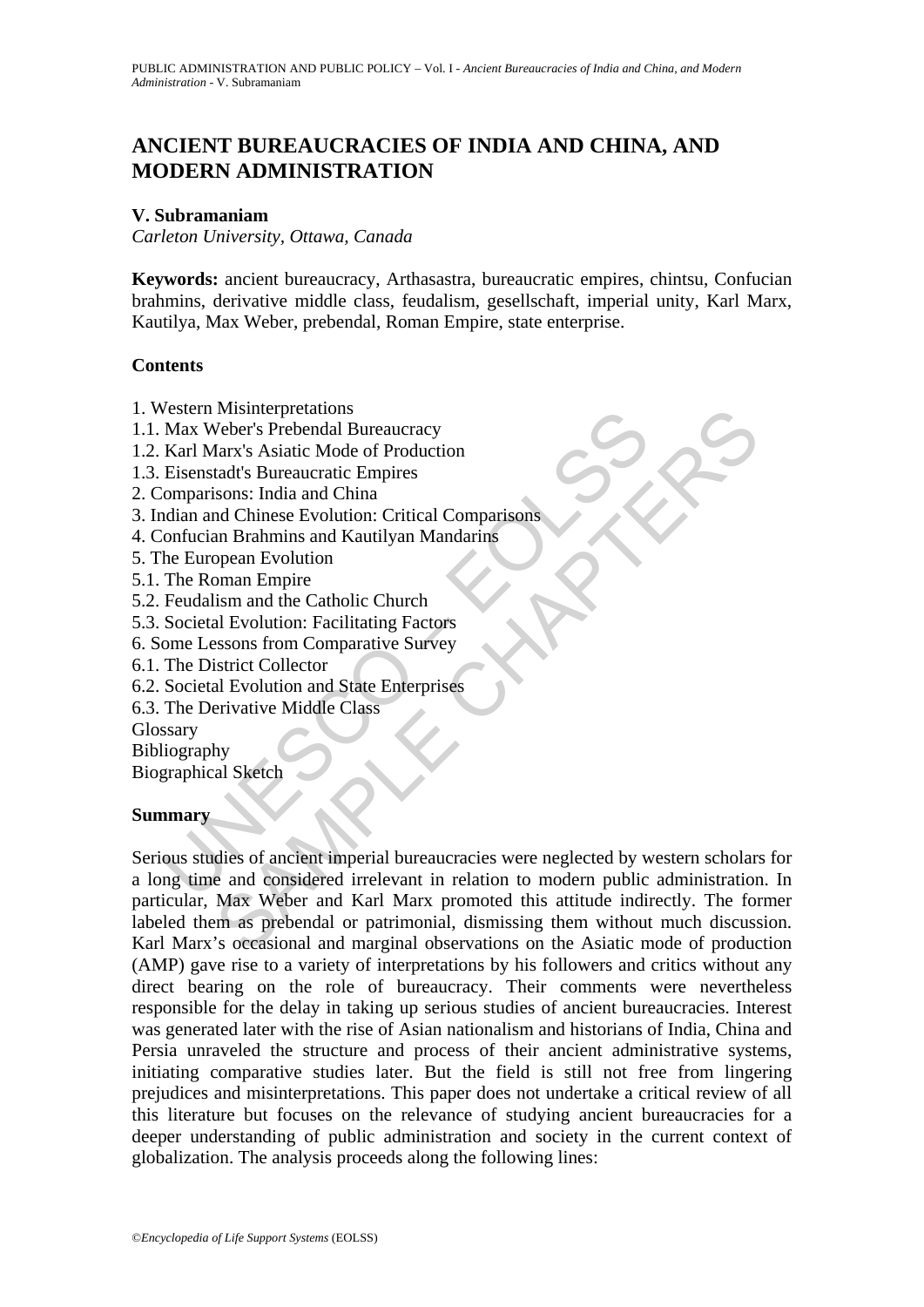A brief survey of Western academic approaches to the study of Asia and its ancient bureaucracies is provided, while highlighting their Euro-centrism and shortcomings, and analyzing critically the contributions of Max Weber and Karl Marx towards misunderstandings in this field.

Focus then is directed on the administrative systems of India and China, with their long continuous history, comparing their major features and changes over time. In particular, (a) the relation of scholars to rulers; (b) the changing social structures; and (c) exposure to foreign invasion, as the chief influences on bureaucratic structure and function, are discussed.

ire, and how the long intervening period witnessed societal cheaucracies took shape in the 18th century. During this period mic invasions, shaped the feudal system, inaugurated a period cworld conquest, and inaugurated the and the long intervening period witnessed societal changes before sign to the long intervening period witnessed societal changes before signs took shape in the 18th century. During this period, Europe kept is took shape th Comparisons are drawn to Europe, noting how the Roman Empire's achievement in administration and law was preserved by the Church after the decline and fall of the empire, and how the long intervening period witnessed societal changes before state bureaucracies took shape in the 18th century. During this period, Europe kept out Islamic invasions, shaped the feudal system, inaugurated a period of naval expansion and world conquest, and inaugurated the new economy of capitalism and industrialism, all without external interference. These societal transformations paved the way for the late development of European state bureaucracies with their differences from ancient bureaucracies.

A critical comparison of these bureaucracies in terms of their history, achievements and failures is offered, to garner important lessons about the relation of societal developments to bureaucracy, its character, and capacities for engineering or inhibiting economic changes. These lessons are valuable in the current context of globalization, in which the constraints of different historical legacies are ignored by governments and international institutions.

## **1. Western Misinterpretations**

There was a long tradition in European scholarship of regarding all Asia as changeless, stagnant, and always subject to tyranny. This tradition started with Aristotle's characterization of non-Greeks as servile barbarians. It was enlarged and augmented over the centuries by Machiavelli, Montesquieu, Hegel and several others, and has influenced the best Western minds indirectly for centuries.

The discovery of Sanskrit literature, of Buddhist missionary conquest of the world, and the wonders of Hindu cave temples, created a small community of Indophile scholars in the nineteenth century but in no way altered the overall impression of Asia's political incapacity. As a result, later research revelations of Indian scholars of her republican tradition or Kautilya's Arthasastra were received with considerable distrust by several Western scholars—while Indian scholars retaliated with contempt. It is necessary to bear in mind this historical background to understand the limitations of western titans like Max Weber and Karl Marx on this theme.

## **1.1. Max Weber's Prebendal Bureaucracy**

Weber dismissed all pre-eighteenth century bureaucracies as prebendal or patrimonial.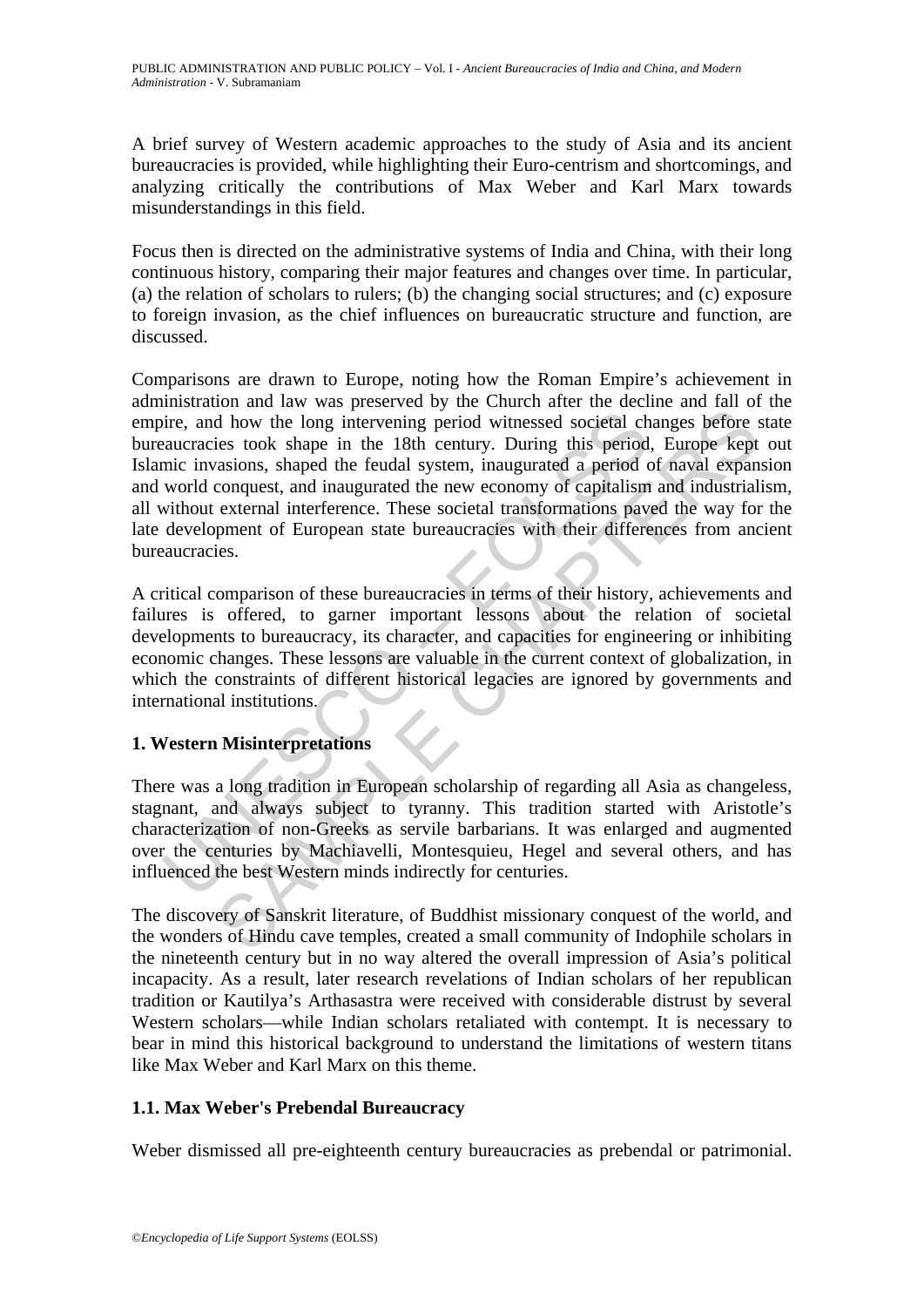He regarded them as not fully developed and rational in terms of a number of characteristics he listed in his famous essay on bureaucracy. His "arithmetical" definition was misleading as it paid no attention to: (a) distinguishing between the more and less important characteristics; (b) the relation of each characteristic to its contemporary historical conditions; (c) the mutual relation between different characteristics; and (d) their intended function and actual results. Critics of Weber applied these criteria and have found some of his characteristics counterproductive or defective for modern bureaucracies. We may add that some ancient bureaucracies were quite effective, even when they did not meet some of Weber's criteria.

Weber's massive pioneering comparative work on Economy and Society, in spite of producing many insights, suffered from the poor state of contemporary research on Asia, his obsession with the birth of capitalism in Europe, and his lesser emphasis on other societal developments, such as the rise of "gesellschaft" single purpose associations displacing "gemeinschaft" natural communities, the study of which bore a closer relation to the evolution of bureaucracy. The overall effect of his approach led to the neglect of a critical and deeper study of ancient bureaucracies.

### **1.2. Karl Marx's Asiatic Mode of Production**

Marx showed no direct interest in ancient bureaucracies; his later criticism of European bureaucracies of his time was not central to his work either. Nevertheless his marginal interest led to some misinterpretations in regard to Asian bureaucracies. He derived his ideas mostly from the long tradition of European thinking about unchanging Asia and Asiatic despotism, starting with Aristotle and running through Machiavelli and Montesquieu onto Hegel.

The societal developments, such as the rise of "gesellschaft"<br>ciations displacing "gemeinschaft" natural communities, the student relation to the evolution of bureaucracy. The overall effect of l<br>neglect of a critical and beta developments, such as the rise of "gesellschaft" single purpose and developments, such as the rise of "gesellschaft" single purpose and deeper study of ancient hureaucracies.<br> **Marx's Asiatic Mode of Production**<br>
cel In his early correspondence with Engels, and for some years later, Marx's view of AMP simply meant the absence of individual property in land and total ownership of it by the despotic ruler, and resultant stagnation for centuries. Somewhat later, after learning more about India's communal villages, Marx included in his Grundrisse communal ownership of the soil of the village as an equipoise to the despotic sovereign's ownership of the land. Later in his Capital, he stressed the royal ownership more strongly. Still later, in his informal interventions, in his correspondence with Engels and in his newspaper articles, he argued that the very existence of thousands of these village communities totally separated from one another formed the basis of despotic rule from above. As Perry Anderson argues, "no wholly consistent or systematic account of the Asiatic mode of production can be derived from their writings, because of the oscillations indicated above."

However, a lot of literature has been produced by Marxist writers deriving inspiration from two of Marx's concepts. His shift of emphasis, from the despotic state above to the self-sufficient village community, encouraged gradually the inclusion of all previous tribal and communal modes of production for comparison, watering down the concept. The other source of inspiration was Marx's mating of public hydraulic works with the absence of private property in land, which led authors like Wittfogel to stretch the idea to identify state-managed hydraulic works as the basis of despotism, and the justification for a tentacular bureaucracy. Wittfogel's work in particular has been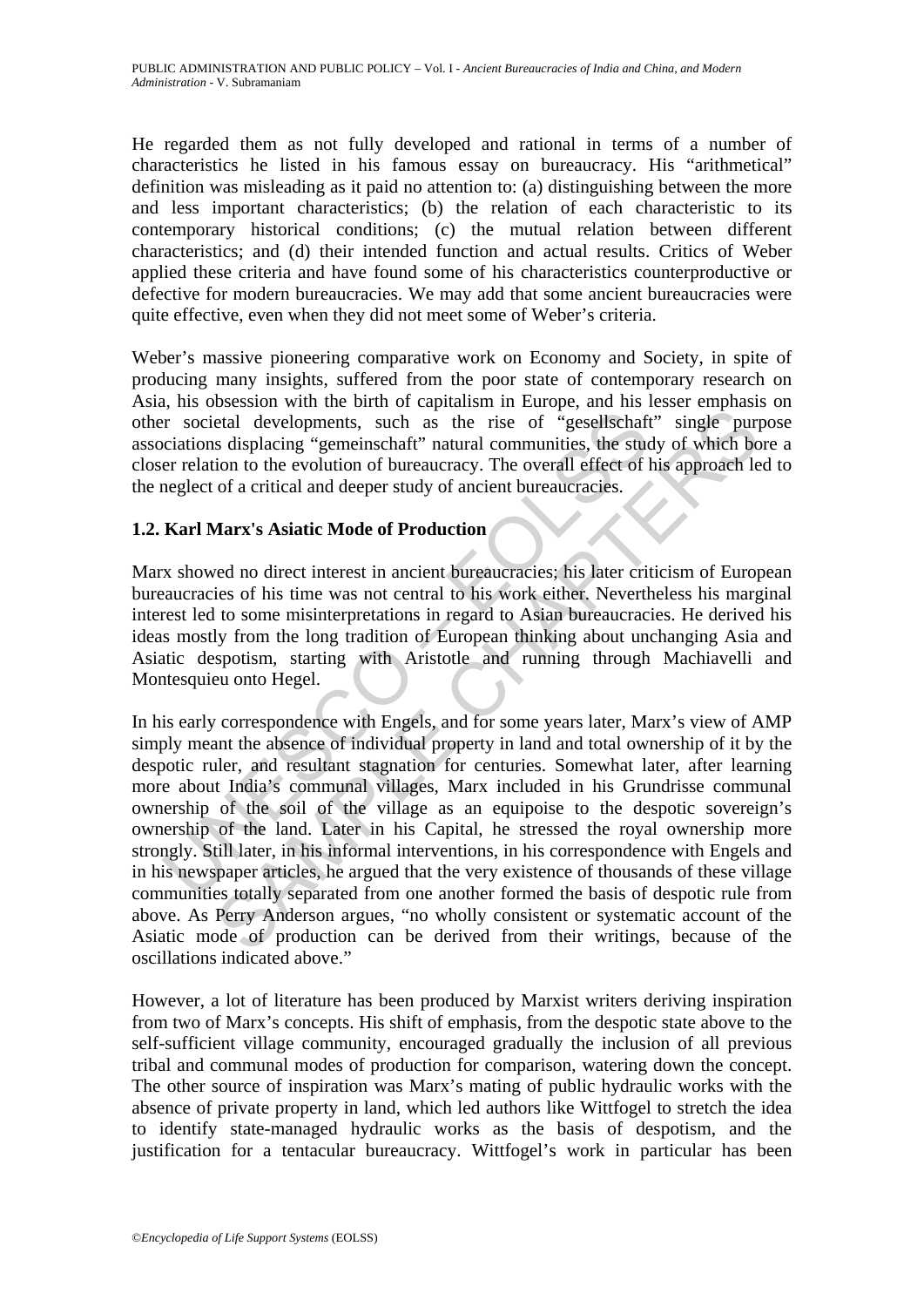severely criticized as totally unsupported by facts.

All told, the literature on the Asiatic mode of production bears little relevance to bureaucracy. In regard to its discussion of economic evolution, the judgement of Perry Anderson that modern attempts to build a developed theory of the Asiatic mode of production from the scattered notes left by Marx and Engels, whether in the "communal-tribal" or "hydraulic-despotic" avenues of direction, are "essentially misguided" sounds appropriate.

Most Marxists were not concerned with bureaucracy as part of hydraulic despotism, but they dealt with it as part of the state machinery and as a class representative in their discussions of the state in the emerging capitalist society of the nineteenth century (see also the concluding section of this chapter.)

#### **1.3. Eisenstadt's Bureaucratic Empires**

**Eisenstadt's Bureaucratic Empires**<br>
re recently there has been a lot of empirical research and descript<br>
reficience and the term bureaucracies and some comparative studies too. O<br>
ous briefly S.N. Eisenstadt's comprehensi Example Sureaucratic Empires<br>
Inty there has been a lot of empirical research and descriptive writing a<br>
cient bureaucracies and some comparative studies too. Of these we nee<br>
fly S.N. Eisenstadt's comprehensive attempt at More recently there has been a lot of empirical research and descriptive writing about specific ancient bureaucracies and some comparative studies too. Of these we need to discuss briefly S.N. Eisenstadt's comprehensive attempt at comparative analysis. His major contribution was to identify centralized bureaucratic empires as a distinct developed political system out of seven major systems, to be distinguished from the prebendal and patrimonial.

This is a clear break with Weber. Eisenstadt establishes with evidence the distinctiveness of this system in regard to its autonomous goals, free resources, and its control of other sectors of society. He deals in detail with bureaucracy and its possible orientations, of being either service oriented, or subordinate to the rulers, or relatively independent.

He also deals with its interactions with other sectors of society, and discusses the possible origins of the system from a patrimonial or feudal system, or from city states, and also its possible decay.

Eisenstadt's study is a clear advance on Weber and provides several insights and research openings. Its main defect, however, flows from its very comprehensiveness, and its methodology of correlating far too numerous variables for twenty-seven political systems of uneven size and periods. As a result, several correlations are weak and conditional, and the whole picture looks rather pale and blurred. But we may be thankful for its clear identification of the bureaucratic empire system, its characteristics, and its historical context.

The following pages are devoted to two major civilizations of Asia, namely of India and China, with their long continuous histories, pursuing different paths of political and bureaucratic development. This comparative socio-historical analysis yields more interesting insights and, together with a discussion of European developments in Section 5), we get a more consistent picture of the relations between the development of bureaucracy and socio-economic evolution in a civilization.